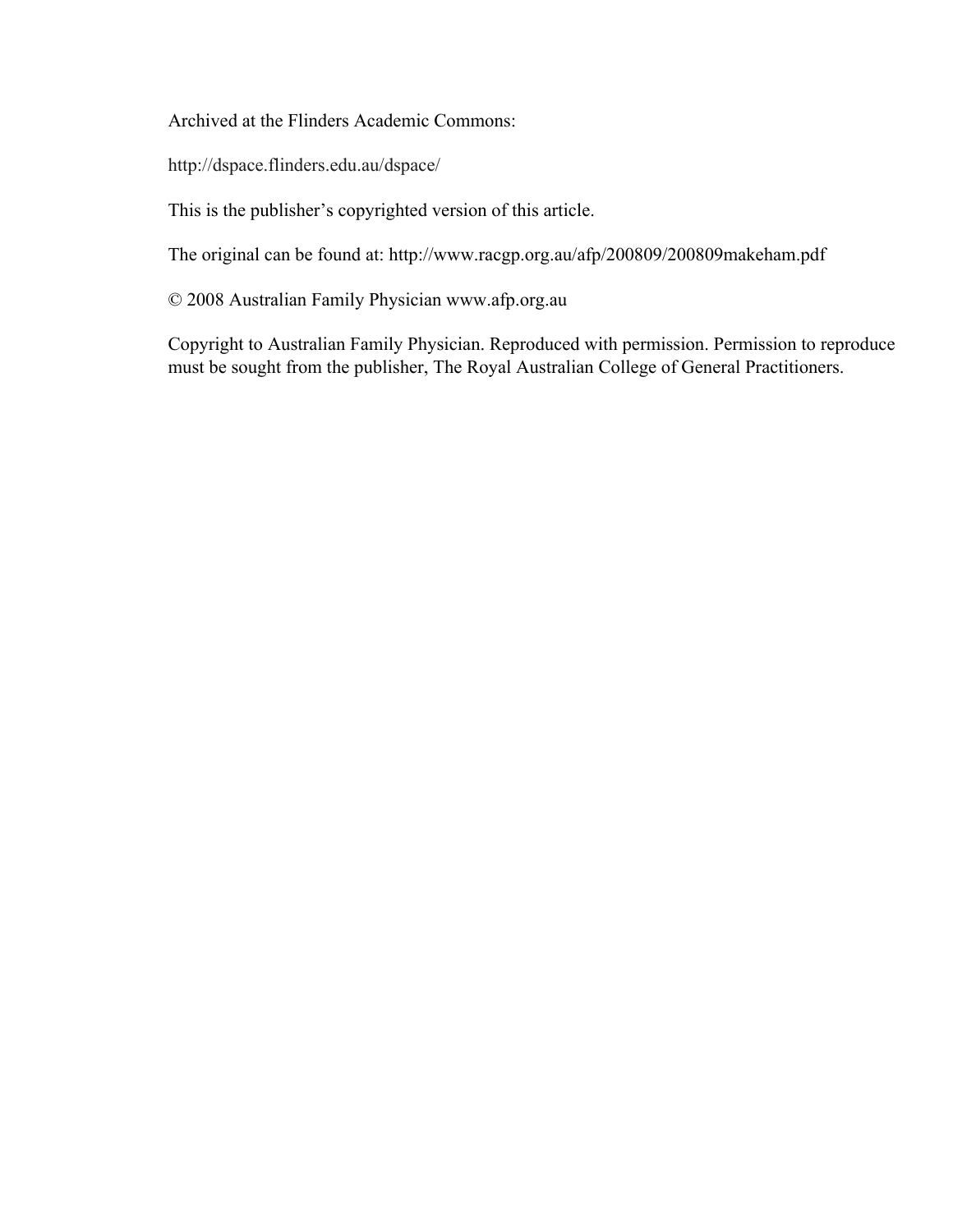

# **Meredith A B Makeham**

BMed(Hons), MPH(Hons), PhD, FRACGP, is Clinical Lecturer, Discipline of General Practice, The University of Sydney, New South Wales. meredith@gp.med.usyd.edu.au

# **Michael Mira**

BSc(Med), MBBS, PhD, is Clinical Professor, Discipline of General Practice, The University of Sydney, New South Wales.

#### **Michael R Kidd**

MBBS, MD, FRACGP, is Professor and Head, Discipline of General Practice, The University of Sydney, New South Wales.

# **Lessons from the TAPS study** Communication failures between hospitals and general practices

The Threats to Australian Patient Safety (TAPS) study collected 648 anonymous reports about threats to patient safety from a representative random sample of Australian general practitioners. These contained any events the GPs felt should not have happened and would not want to happen again, regardless of who was at fault or the outcome of the event. This series of articles presents clinical lessons resulting from the TAPS study.

# **Clinical lesson**

There is nothing new about GPs expressing concerns about inadequate access to patient information related to episodes of hospital care. General practice must continue to advocate for access to adequate, accurate, legible and timely patient discharge reports, accurate medication lists, results of investigations, and reports on attendances to hospital emergency departments. General practitioners should be involved in management and discharge planning during their patients' hospital admissions. Shared electronic health summaries may improve information sharing between hospitals, GPs and patients.

#### **Case study**

A woman, 61 years of age, was transferred from a teaching hospital to a nursing home where she was to be under the care of her local GP. The patient had suffered a cardiac arrest and subsequent hypoxic brain injury, and now was in a semiconscious state with a Glasgow Coma Scale (GCS) of five, and with a tracheostomy and peg tube in place. She had been in the teaching hospital for 4 months. On discharge, the hospital staff had sent the nursing home a medication list and a seven word discharge summary of the patient's 4 month admission: 'anoxic brain injury secondary to VF arrest'.

The manager of the nursing home had been asked to see the patient before discharge to assess if the nursing home could manage her care. The manager recalled that the patient had been on insulin when seen in hospital. The patient had not been known to have diabetes before admission, there was no mention of diabetes in the discharge summary, and insulin was not included on the list of medications. The registrar who had been responsible for the patient's care in the teaching hospital was contacted and confirmed that the patient had been commenced on insulin while an inpatient at the teaching hospital.

A revised medication list was faxed to the nursing home with insulin added.

# **Comment**

This report illustrates the need for hospital discharge information to be accurate and comprehensive enough to allow the safe, continuing care of individual patients when they are discharged to the care of their GP or other health care provider.

**Fifteen percent of all error reports in the TAPS study related to hospital care.1 Problems with hospital discharge information and communication problems between emergency departments and general practitioners were major features of these error reports. These reports illustrate the risks to our patients when they cross 'boundaries' in our health care systems. It is not acceptable that such risks to patient safety continue in an era of improved communication and information technology.**

# **Errors in communication between hospitals and general practice**

Communication failures were a feature of 19% of the TAPS reports relating to errors in the processes of health care.<sup>2</sup> Close to half of these reports related to hospital discharge and other hospital based communication errors (Table 1).